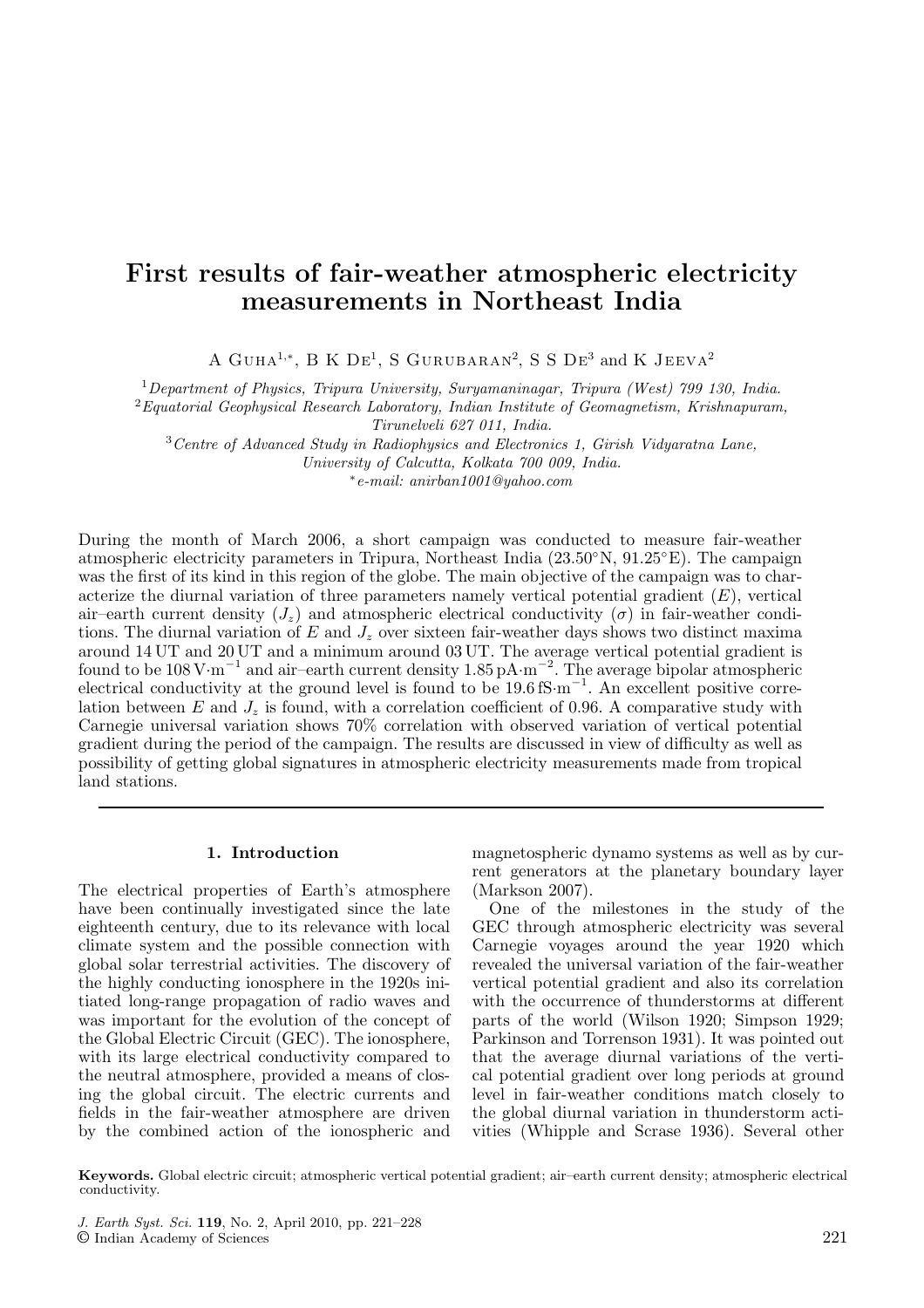independent measurements supported the findings which are reviewed by several workers (Israel 1973a, 1973b; Siingh *et al* 2007).

The study of atmospheric electricity has been an important tool to investigate the global thunderstorm activity as well as solar terrestrial relationship with Earth's atmosphere. Recent researches show major concerns like climate change and global warming issues may be well understood (Bering III 1995; Williams 2007) investigating the cross-correlation among these fundamental parameters. The developments and recent trends in this area are extensively studied and reviewed by several research workers (Roble and Tzur 1986; Bering III *et al* 1998; Rycroft *et al* 2000; Tinsley 2000; Singh *et al* 2004; Harrison 2005; Siingh *et al* 2005; Williams 2005; Rycroft 2006). The contribution from electrified shower clouds on GEC is one of the current burning topics of investigation (Williams 2009). All the works emphasize the need for more elaborate and accurate measurements of different atmospheric electricity parameters to have a comprehensive understanding about the interrelationship between climate change, thunderstorm activity, electrified shower clouds and solar variations.

Ground based fair-weather measurements in pollution free regions have often proved as the most frequently used (Anderson 1967; Leblanc *et al* 2008) and reliable technique to study atmospheric electricity, be it global, regional or local. In this paper, our aim is to report the first measurements of fair-weather atmospheric electricity at a tropical land station in Northeast India. The results are discussed briefly in connection with its dependence on local factors as well as in view of its correlation with the Carnegie diurnal variation of ionospheric potential.

## **2. Short description of the experimental site**

The campaign was conducted inside Tripura University campus (23.50◦N, 91.25◦E), located around 43 m above the mean sea level. The distance to the Great Himalayas is around 350 km and the Bay of Bengal is around 150 km from the site. The nearest city Agartala, the capital of the state Tripura, is 10 km away from the site. The experimental site is an open field around 1.5 acres in area. The site is relatively less polluted compared to urban locations due to the absence of nearby industries. The site receives severe thunderstorms locally known as 'Nor-Wester' in the month of April–May and heavy monsoon rain from June to August every year. The site is also hit by heavy rain from depressions created in the Bay of Bengal several times in a year.

## **3. Experimental setup**

An air–earth current measurement unit, a field-mill and a Gerdien condenser were operated simultaneously to measure different atmospheric electricity parameters during the campaign. The instruments were designed to measure fair-weather vertical air– earth current density  $(J_z)$ , vertical potential gradient  $(E)$  and atmospheric electrical conductivity  $(\sigma)$ of air at ground level, respectively. The instruments and corresponding high impedance electrometers were designed by Equatorial Geophysical Research Laboratory (EGRL), Tirunelveli, India. Military grade components were used in all electronic circuits to maintain their characteristics at different temperatures. The electrometer for air–earth current measurement was originally calibrated at National Physical Laboratory, New Delhi, India, electrometer for Gerdien condenser was originally calibrated at Equatorial Geophysical Research Laboratory, Tirunelveli, India and the field-mill was originally calibrated at Indian Institute of Tropical Meteorology, Pune, India.

The vertical air–earth current was measured with the help of a horizontal long wire antenna of 33 m in length and 2 mm in diameter at a height of 1 m from the ground. The antenna was made using bare pre-stretched copper wire. The wire was suspended in air with the help of two metal masts and the current flowing through the wire was passed through the electrometer located at one end of the wire antenna. The antenna wire was separated from the metallic masts using teflon insulators. The electrometer was calibrated to produce 1 V output for a current of 1 pA. The resolution of the electrometer was 0.05 pA.

The atmospheric air–earth current density was calculated using the method of area averaging (Tammet *et al* 1996). The horizontal long wire antenna, if placed in the atmosphere closely follows the electrical current variations of the atmosphere by collecting incoming charges from the atmosphere after the initial net charge on the antenna leaks off. When the antenna is connected to ground through a resistor, it picks up a certain amount of current proportional to the air–earth current. The method also greatly reduces the fluctuations caused by local disturbances. The average capacitance C between the wire and Earth was measured and the effective area A was calculated from the formula  $A = hC/\varepsilon$  where  $h = 1$  m and  $\varepsilon$ is the dielectric constant of the air. The effective area was calculated to be  $90.48 \,\mathrm{m}^2$ . The total current passing through the antenna was divided by the effective area to get the current density.

The atmospheric vertical potential gradient was measured with a field-mill which worked on the principle of bound charge. The field-mill was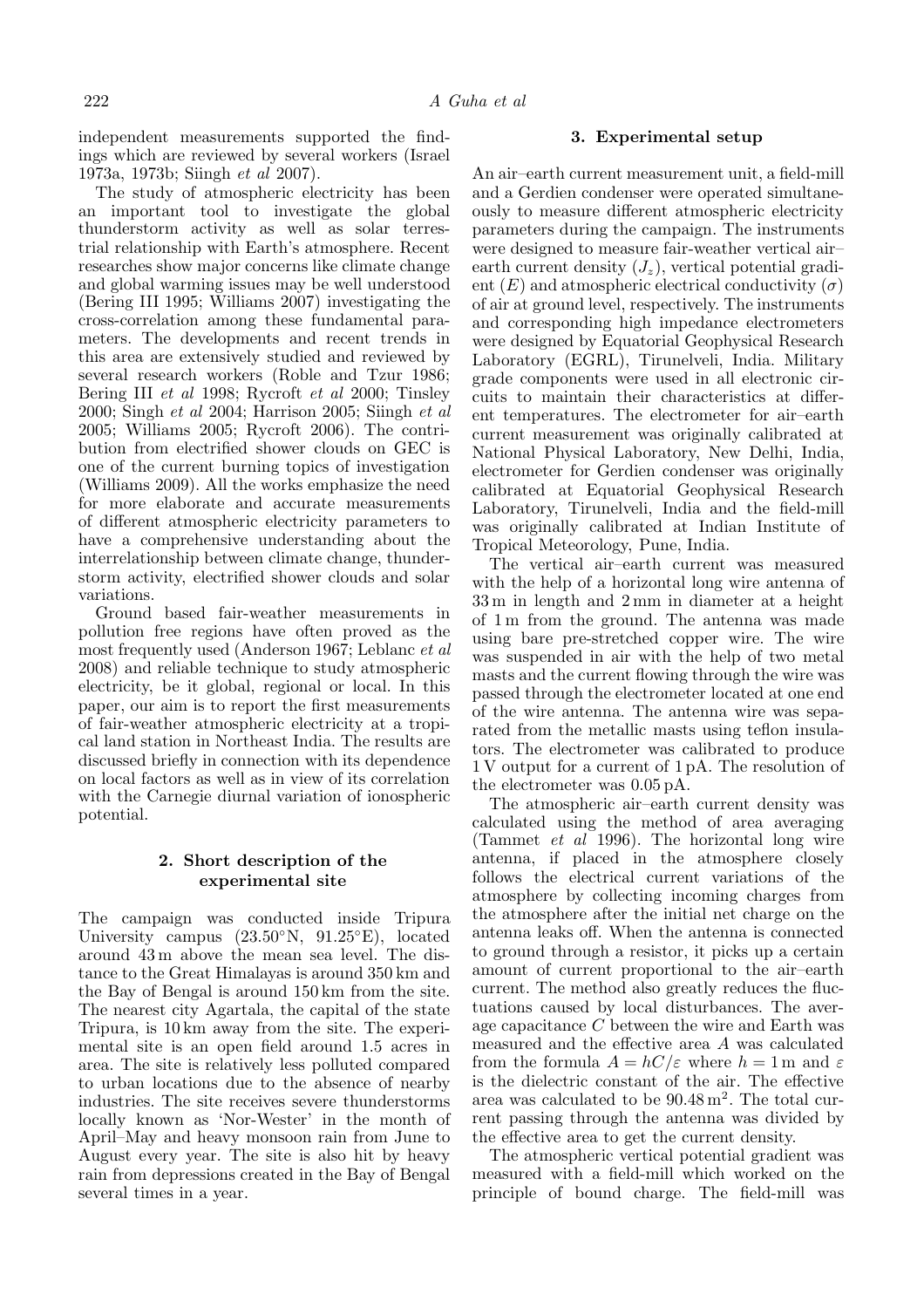installed in a pit in such a way that the sensor plates lie exactly parallel to the surrounding ground. This was to ensure that the presence of the field-mill had no effect on the intensity of electric field near the measuring instrument in the open atmosphere. On site calibration was performed to validate the data. The field-mill was capable of detecting a field between *<sup>−</sup>*250 V*·*m−<sup>1</sup> and  $250 \,\mathrm{V} \cdot \mathrm{m}^{-1}$  with a resolution of  $0.25 \,\mathrm{V} \cdot \mathrm{m}^{-1}$ .

The positive electrical air-conductivity at one foot above the ground level was measured using a Gerdien condenser. The critical mobility of the Gerdien condenser was calculated as  $2.91 \times 10^{-4} \text{cm}^2 \cdot \text{V}^{-1} \text{ s}^{-1}$ , i.e., the condenser could detect ions with minimum mobility of  $2.91 \times 10^{-4}$ cm<sup>2</sup> · V<sup>-1</sup> · s<sup>-1</sup>. So the condenser was able to measure the conductivity for a wide range of charged particles beginning from small ions from a few nanometers to intermediate and large ions having a maximum radius up to 50 nm (Tammet 1995).

The surrounding ground for all the instruments was completely freed from grass and other vegetation and levelled to reduce or remove the effects of point discharge currents. A proper earthing arrangement was made in the vicinity of the field instruments to provide common earthing to all the instruments. Regular cleaning of instruments using isopropyl alcohol was made to ensure the elimination of dust particles from the surface of the field instruments. Regular checking of zero shifting for all the electrometers was also done using standard procedures. All the data were recorded round the clock inside a laboratory 50 m away from the experimental field. The data were taken from the field using shielded RG58 coaxial cable. A Pentium-IV 3 GHz computer equipped with a 24-bit PCI interface bipolar data acquisition card was used to record the data with an interval of one second.

## **4. Selection of fair-weather data**

The campaign continued for the entire month of March 2006. Out of whole month's data, only sixteen days' data were selected as fair-weather data and included for analysis in the present work. The data were selected for the days when no precipitation and local thunderstorm activity was present, the sky was clear with bright sunshine, high altitude cloud occupying less than one octet of the whole sky and a gentle breeze having speed less than 3 m*·*s−<sup>1</sup>. If any one of the above conditions did not satisfy for any time during the whole period of any day, the entire data of that day was excluded from the analysis. During the period of selected sixteen days' data, no geomagnetic storm

occurred and the average  $K_p$  and  $A_p$  indices were 1.5 and 8, respectively.

## **5. Observational results**

The diurnal variation of fair-weather vertical air– earth current density  $(J_z)$ , vertical potential gradient  $(E)$  and atmospheric positive conductivity  $(\sigma_{+})$ averaged over sixteen days is shown in figure 1. The mean value of  $J_z$  is 1.85 pA·m<sup>-2</sup> with a standard deviation of  $0.\overline{2}3 \text{ pA} \cdot \text{m}^{-2}$ . For E, the mean value is 108 V*·*m−<sup>1</sup> with a standard deviation of  $8.25 \text{ V} \cdot \text{m}^{-1}$ . Two distinct maxima and one minimum are found around 14 UT, 20 UT and 3 UT, respectively in both  $J_z$  and  $E$ . The ratio of maximum to minimum values for  $J_z$  and  $E$  are 1.77 and 1.37, respectively. The mean value of  $\sigma_{+}$  is 9.8 fS·m<sup>-1</sup> with a standard deviation of 0.1 fS·m<sup>-1</sup>. The data was originally taken at a rate of one per second. At this sampling data rate, all the three parameters showed fluctuations about some mean value during the whole observational period. The fluctuations were higher during local sunrise and sunset times compared to other timings. In order to reduce the fluctuation, we took a running average of the data at five-minute interval. Then we took the average of all fair-weather day data according to our selection criteria. The average daily dynamic ranges of vertical potential gradient, air–earth current and positive air-ion conductivity are  $35 \text{ V} \cdot \text{m}^{-1}$ , 1 pA*·*m−<sup>2</sup> and 0.2 fS*·*m−<sup>1</sup> , respectively.

The total conductivity (positive and negative) of air  $\sigma_t$  is related to the ion number concentration *n* and their motilities  $\mu$  as  $\sigma_t = e \int n d\mu$ . The electrical conductivity of air is mainly controlled by small ions having average mobility in the range  $1.3-1.6 \,\mathrm{cm}^2 \mathrm{V}^{-1} \mathrm{s}^{-1}$  (Horrak *et al* 1999). So assuming that all small ions have the same mobility, the expression of total air-ion conductivity can be approximated as  $\sigma_t = n e \mu$  for diurnal averaging purpose (Harrison 1992). Also, considering charge neutrality of the atmosphere near ground, the total atmospheric conductivity  $(\sigma_t)$  is calculated as 19.6 fS·m<sup>-1</sup> from the value of positive conductivity. As the mobility of the small positive and negative ions are almost the same near the Earth's surface, both positive and negative ions move under the influence of atmospheric electric field. As a result, the current density becomes dependent on both ions (Rycroft *et al* 2008).

Figures 2–4 present the histograms for the averaged  $J_z$ , E and  $\sigma_t$  over sixteen fair-weather days having data resolution of one second. For  $J_z$ , 64% data lie within 10% of the mean value of  $1.85 \,\mathrm{pA\cdot m}^{-2}$ . Similarly, for  $E$ , 80% data lie within 10% of the mean value of 108 V*·*m−<sup>1</sup> . The conductivity histogram shows two maxima, one centered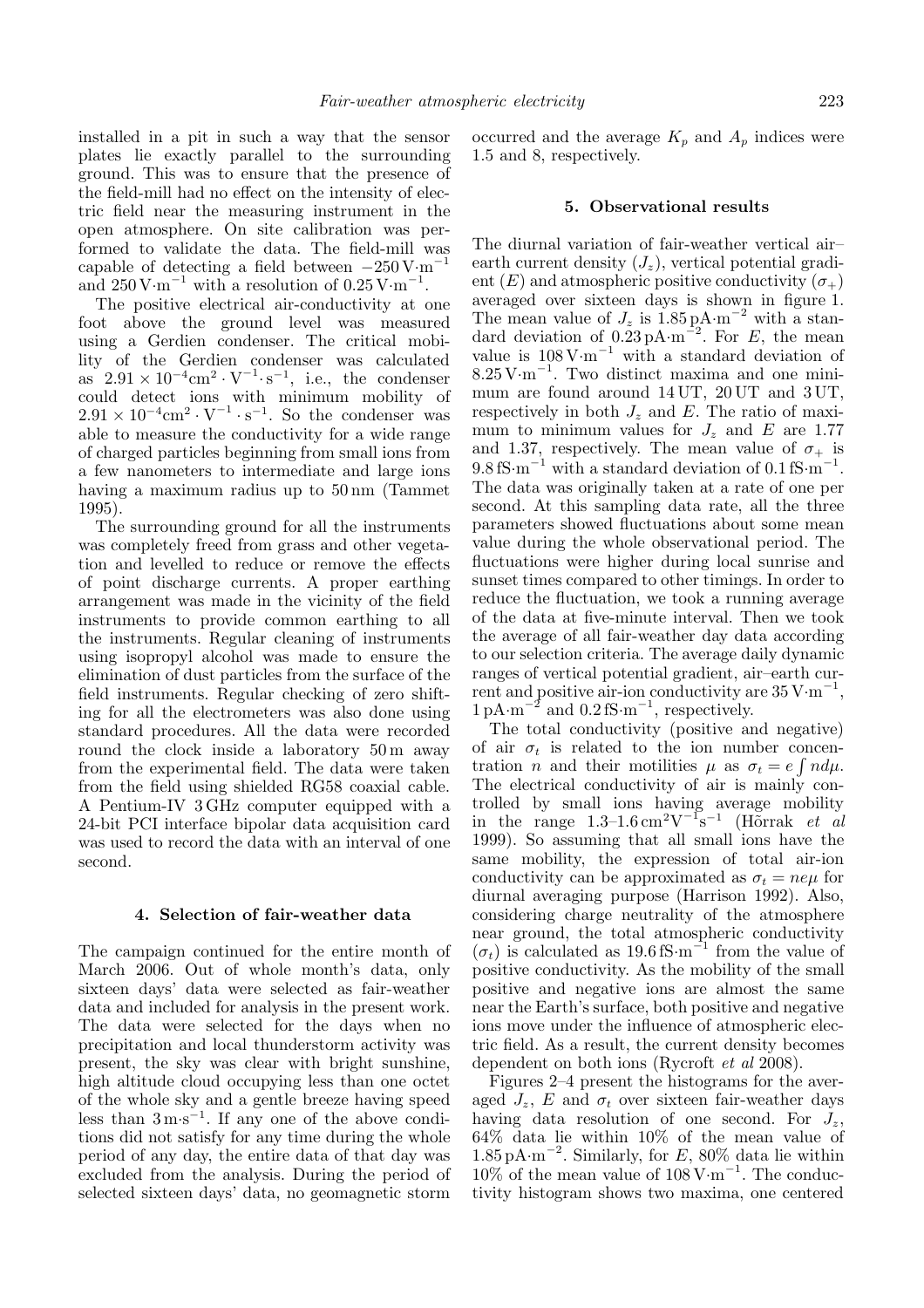

Figure 1. Diurnal variation of atmospheric vertical air-earth current density  $(J_z)$ , vertical potential gradient  $(E)$  and positive air-ion conductivity  $(\sigma_{+})$  near ground for sixteen days in Tripura, Northeast India.



Figure 2. Histogram of vertical air–earth current density  $(J_z)$  for sixteen fair-weather days.

about the mean value, i.e., 9.8 fS*·*m−<sup>1</sup> and another about  $8.2 \text{ fS} \cdot \text{m}^{-1}$ . About 55% counts lie between 10% of the mean value of 9.8 fS*·*m−<sup>1</sup> .

An excellent positive correlation of 96% is found between  $J_z$  and  $E$ . The correlation plot is depicted in figure 5. The high correlation verifies the applicability of Ohm's law in our measurements which is one of the necessary conditions for fair-weather atmospheric electricity measurements. The atmospheric bipolar total conductivity  $(\sigma_t)$ calculated from the ratio of  $J_z/E$  from figure 5 is found to be 17 fS·m<sup>-1</sup>. It is to be noted that the  $\sigma_t$ found from direct measurement is 19.6 fS*·*m−<sup>1</sup> , is very close to the value calculated from Ohm's law.



Figure 3. Histogram of vertical potential gradient  $(E)$  for sixteen fair-weather days.

We compared our results with Carnegie diurnal variation which is regarded as the reference for any atmospheric electricity measurements. The plot for both vertical potential gradients is shown in figure 6. The average value for our measurement is 108 V*·*m−<sup>1</sup> compared to 127 V*·*m−<sup>1</sup> in case of Carnegie variation. The diurnal variation at our location shows a resemblance with Carnegie variation except around 14 UT when a strong maximum exists in our result. The comparison of both potential gradients provides a correlation coefficient of +0.7 and the correlation plot is shown in figure 7.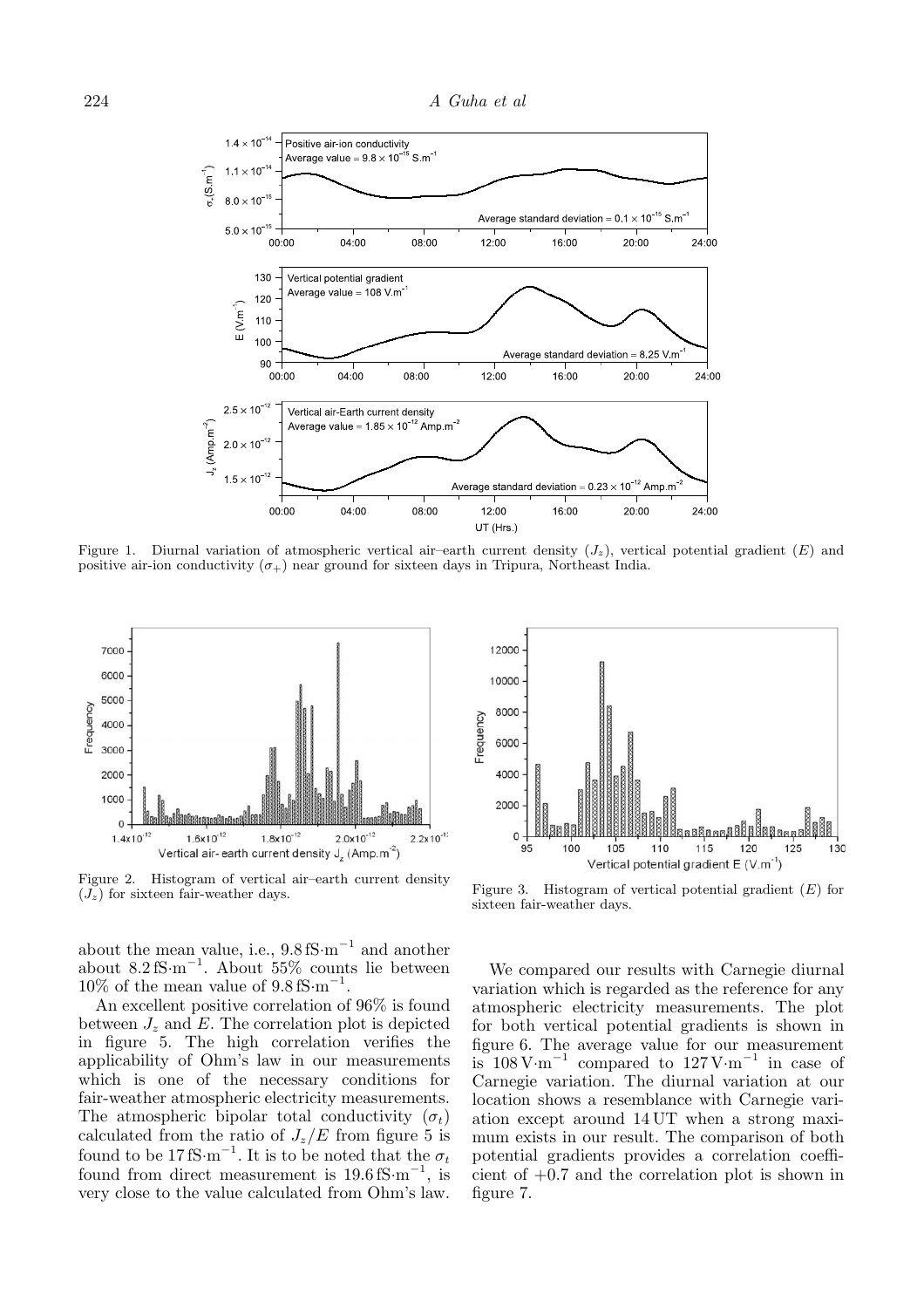

Figure 4. Histogram of positive air-ion conductivity  $(\sigma_+)$ for sixteen fair-weather days.



Figure 5. Correlation plot between vertical potential gradient  $(E)$  and vertical air–earth current density  $(J_z)$ .

#### **6. Discussions**

An excellent review is done by Williams (2009) about three electrical parameters measured by various workers at different locations over a vast span of time. The values presented there are well comparable to the values of the three parameters we have measured. One of the most challenging tasks in the surface measurement of atmospheric electric parameters is finding the signatures of global thunderstorm activity. The global signature is often totally masked by disturbed weather conditions, local changes due to aerosol pollution, space charge, radioactive pollution, etc. The processes in planetary boundary layer play a crucial role in the diurnal variation of atmospheric parameters. The most suitable parameter for monitoring the global circuit is ionospheric potential  $(V_I)$  and after that in order of merit, vertical air–earth current density  $(J_z)$  and vertical potential gradient  $(E)$  comes into picture (Markson 2007).  $J_z$  is dependent on  $V_I$ and columnar resistance of the atmosphere (R*c*) as

 $J_z = V_I / (A_{\text{eff}} R_c)$  whereas E is related with  $V_I, R_c$ and atmospheric conductivity  $(\sigma)$  near Earth's surface as  $E = V_I/(\sigma A_{\text{eff}} R_c)$ , ' $A_{\text{eff}}$ ' being the effective area through which the total current passes. It can be readily observed that  $E$  is highly dependent on local variation of atmospheric conductivity compared to  $J_z$ . This is the reason why the variation of  $J_z$  is often treated as the representative of ionospheric potential over  $E$ . Nevertheless, there are evidences of global signatures in measurements of vertical potential gradient in fair-weather in remote locations, far from sources of pollution, and during fair-weather conditions (Frank-Kamenetsky *et al* 2001; Reddell *et al* 2004; Burns *et al* 2005; Panneerselvam *et al* 2007).

In fair-weather condition, electrical conductivity of the atmosphere near ground is governed by small ions having sizes of few nanometers and indicates the level of atmospheric pollution and aerosol concentration (Cobb and Wells 1970; Kamra *et al* 2001; Deshpande and Kamra 2002; Siingh *et al* 2005). Immediately above the continental surface, the total conductivity (the sum of the positive and negative ion conductivity) ranges typically in between  $2 fS·m^{-1}$  for highly polluted regions to 20 fS*·*m−<sup>1</sup> for relatively clean regions (Chalmers 1967) and up to 40 fS*·*m−<sup>1</sup> in clean marine air  $(Cobb)$  and Wells 1970). Table 1 shows the values of total atmospheric conductivity near Earth's surface for some atmospheric electricity measurements along with our data. The average atmospheric total electrical conductivity at our station is 19.6 fS*·*m−<sup>1</sup> . The high correlation  $(96\%)$  between  $J_z$  and  $E$ , validation of Ohm's law along with an indication of clean atmosphere from the value of electrical conductivity gives us the confidence to look for regional as well as global signatures in our results.

According to the standard model, there are three major thunderstorm occurring centers in the entire world namely Asia–Australia region, African region and South American region (Bering III *et al* 1998) which peaks around 09 UT, 14 UT and 19 UT, respectively. The unitary diurnal variation of vertical potential gradient shows a maximum around 19–20 UT and a minimum around 3–4 UT if the data is averaged for long time span. Data averaging of 130 fair-weather days spread over several years was required for the unitary diurnal variation to emerge in the Carnegie curve (Wilson 1920). Data of shorter span from tropical regions show considerable deviation from the unitary one (Kamra *et al* 1994) due to several factors like temporal and spatial distribution of thunderstorm all over the globe (Dolezalek 1972). Results from 20 fair-weather days from Indian station at Maitri, Antarctica (Deshpande and Kamra 2001) also exhibit a significant deviation from unitary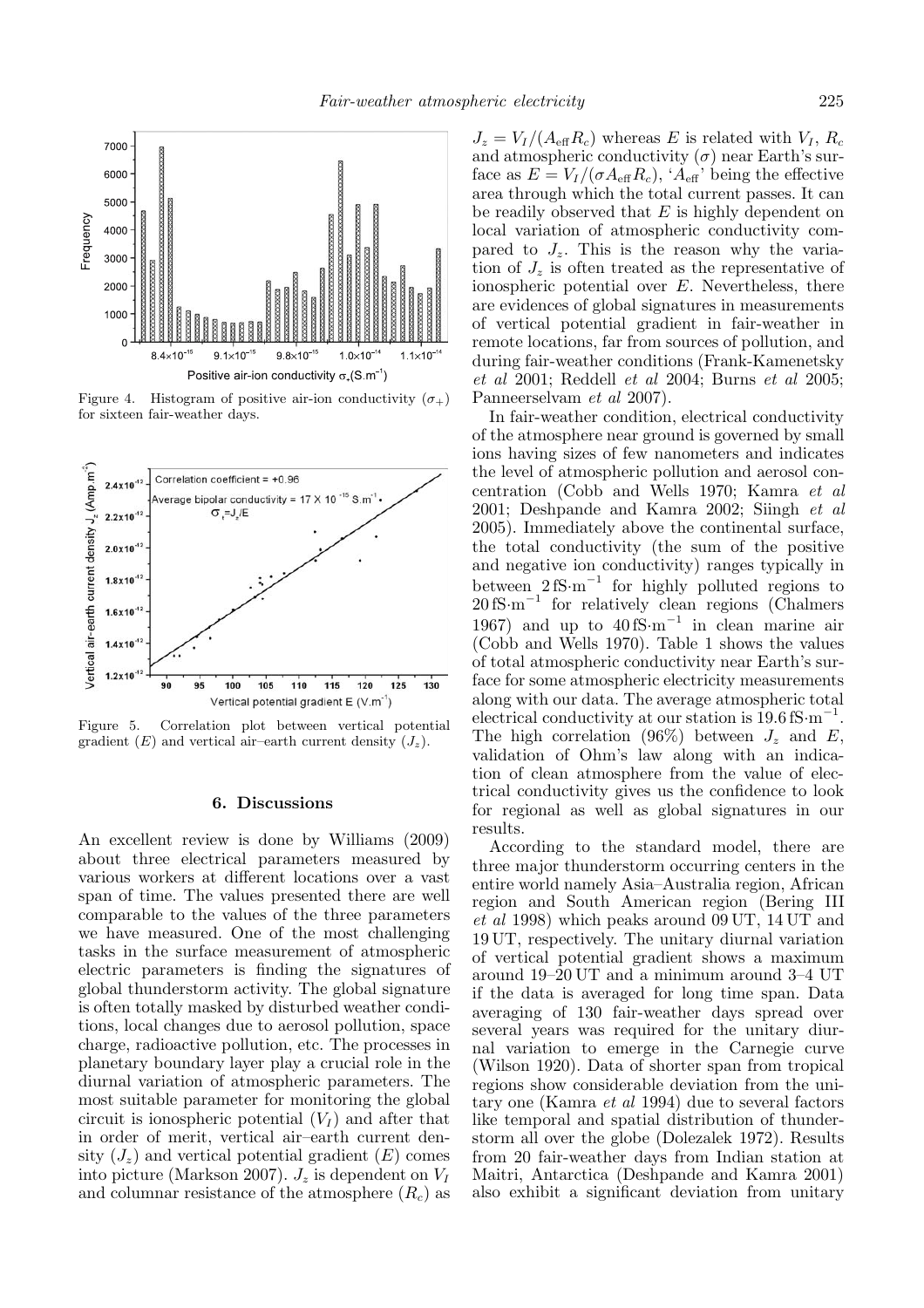

Figure 6. Comparison between diurnal variation of vertical potential gradient (E) at Tripura and Carnegie voyages.



Figure 7. Correlation plot between vertical potential gradient  $(E)$  at Tripura and Carnegie voyages.

variation showing two maxima around 13 UT and 19 UT and a minimum at 01 UT. Anderson (1969) explained the deviation of air–earth current density measured by them as a result of imperfect propagation of effects of thunderstorms from one side of the Earth to the other side. Our data show two distinct maxima around 14 UT and 20 UT and a minimum around 3 UT. The question arises whether the variation observed from our station represents variation of global ionospheric potential, a contribution of regional thunderstorm activity or it is totally controlled by local aerosol and space charge variations in planetary boundary layer.

It is worth mentioning that there are several fairweather results from pollution free regions which indicate a deviation from unitary diurnal variation especially when the data are averaged over short

Table 1. *Atmospheric electrical conductivity values near Earth's surface measured by several workers*.

| Location                                                               | Reference                                   | Conductivity<br>$(fS\cdot m^{-1})$ |
|------------------------------------------------------------------------|---------------------------------------------|------------------------------------|
| Oceans                                                                 | Cobb and Wells<br>(1970)                    | 30                                 |
|                                                                        | Swann (1915);<br>Ault and<br>Mauchly (1925) | 35                                 |
|                                                                        | Torreson <i>et al</i><br>(1946)             |                                    |
| Sea                                                                    |                                             |                                    |
| Bay of Bengal<br>$(\text{within } 1500 \text{ km})$<br>from coastline) | Kamra and<br>Deshpande<br>(1995)            | 9                                  |
| Land                                                                   |                                             |                                    |
| Peebles, Scotland                                                      | Harrison (2007)                             | 13                                 |
| Eskdalemuir, Scotland                                                  | Harrison $(2007)$                           | 9.8                                |
| Edinburgh, Scotland                                                    | Harrison (2007)                             | 5.1                                |
| Kew, England                                                           | Harrison (2007)                             | 3.8                                |
| Our measurements                                                       |                                             | 19.6                               |

period (Kasemir 1972). Even a closer look at the seasonal variation of Carnegie data reveals that during the months of March–April–May, the data of 46 fair-weather days exhibit a unitary diurnal variation having a maximum around 15 UT instead around 19–20 UT (Rycroft 2008). Several works point to the role of electrified shower clouds and its contribution in comparison to global thunderstorm activity and lightning activity in modulating GEC (Williams and Satori 2004; Williams 2009). It was Wilson (1920) who first argued that electrified shower clouds were equally important along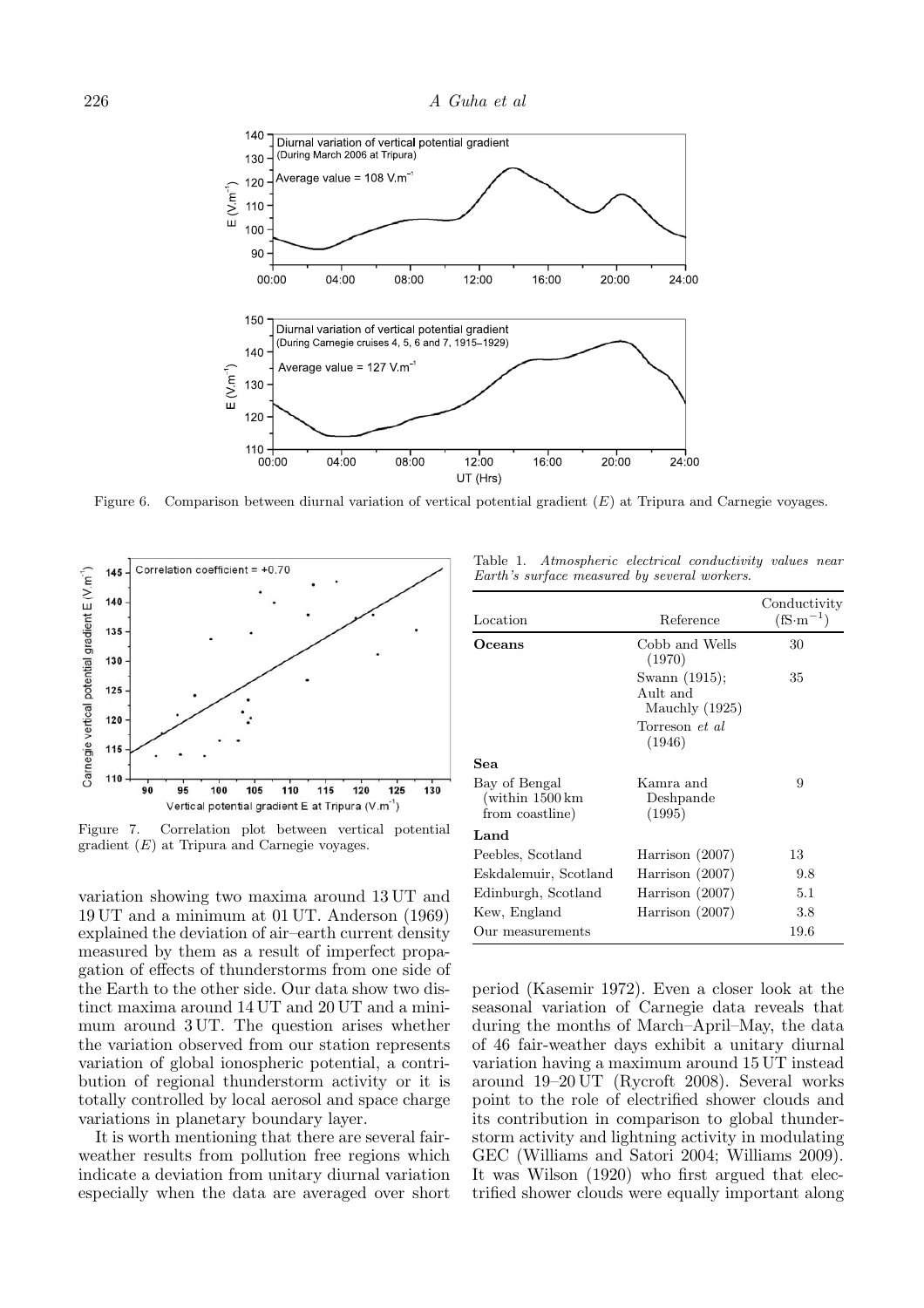with thunderstorm activity as one of the sources of GEC. It is to be noted that spatial and temporal distribution of electrified shower cloud could play a vital role in the determination of global ionospheric potential over periods of time. The current knowledge of monsoon shower clouds in modulating ionospheric potential is also not wellunderstood.

## **7. Concluding remarks**

The diurnal variation of  $J_z$  and  $E$  at our station correlates 70% to Carnegie unitary diurnal variation but it must be emphasized that we averaged only sixteen fair-weather days' data within a single month compared to 130 days' data spread over several years. It requires collection of more data and further investigation to conclude whether fair-weather surface measurements of atmospheric parameters especially from tropical stations really point to a unitary diurnal variation of ionospheric potential especially over shorter time span. In view of the short duration of our observation period, we would like to only report our observation in this present paper. Based on the observation of fair-weather atmospheric electricity parameters in the Bay of Bengal, Indian Ocean and Arabian Sea, Kamra *et al* (1994) questioned the unitary diurnal variation and argued whether their observation reflects any modulation of GEC at tropical latitudes by another agent besides thunderstorm activity. Deshpande and Kamra (2001) explained the deviation in terms of the seasonal variation of the longitudinal distribution of thunderstorm activity. We believe more fairweather experiments at tropical latitudes spanned over different seasons would certainly answer these questions and enrich the knowledge of fundamental understandings in the field of atmospheric electricity research.

#### **Acknowledgements**

The campaign was funded via a scientific project under Indian Space Research Organization (ISRO), through S K Mitra Centre for Research in Space Environment, University of Calcutta, India. We are greatly thankful to the research scholars of the Department of Physics, Tripura University for their active support during the campaign.

#### **References**

Anderson R V 1967 Measurement of worldwide diurnal atmospheric electricity variations; *Mon. Wea. Rev*. **95(12)** 899–904.

- Anderson R V 1969 Universal diurnal variation in air–earth current density; *J. Geophys. Res.* **74** 1697–1700.
- Ault J P and Mauchly S J 1925 Atmospheric electricity results obtained aboard the 'Carnegie'; *Publ. Rep.* **127** Carnegie Inst., Washington DC., 197–286.
- Bering III E A 1995 The global circuit: Global thermometer, weather by product or climate modulator?; *Rev. Geophys.* **33** 845–862.
- Bering III E A, Few A A and Benbrook J R 1998 The global electric circuit; *Phys. Today* **51** 24–30.
- Burns G B, Frank-Kamenetsky A V, Troschichev O A, Bering E A and Reddell B D 2005 Interannual consistency of bi-monthly differences in annual variations of the ground-level, vertical electric field; *J. Geophys. Res.* **110** D10106, doi:10.1029/2004JD005469.
- Chalmers J A 1967 *Atmospheric electricity*, 2nd edn, Pergamon Press.
- Cobb W E and Wells H J 1970 The electrical conductivity of oceanic air and its correlation to global atmospheric pollution; *J. Atmos. Sci.* **27** 814–819.
- Deshpande C G and Kamra A K 2001 Diurnal variations of the atmospheric electric field and conductivity at Maitri, Antarctica; *J. Geophys. Res.* **106(D13)** 14,207–14,218.
- Deshpande C G and Kamra A K 2002 Atmospheric electric conductivity measurements over the Indian Ocean during the Indian Antarctic Expedition in 1996–1997; *J. Geophys. Res.* **107(D21)** 4598, doi:10.1029/2002JD002118.
- Dolezalek H 1972 Discussion of the fundamental problem of atmospheric electricity; *Pure Appl. Geophys.* **100** 8–43.
- Frank-Kamenetsky A V, Troshichev O A, Burns G B and Papitashvili V O 2001 Variations of the atmospheric electric field in the near-pole region related to the interplanetary magnetic field; *J. Geophys. Res.* **106** 179–190.
- Harrison R G 1992 Aerosol charging and radioactivity; PhD Thesis, University of London.
- Harrison R G 2005 The global atmospheric electric circuit and climate; *Surv. Geophys.* **25** 441–484.
- Harrison R G 2007 Electrical properties of the surface atmospheric air at Eskdalemuir, 1909–1911; *Atmos. Res.* **84** 182–188.
- H<sub>o</sub>rrak U, Salm J and Tammet H 1999 Classification of natural air ions near the ground; In: *Proc. 11th Int. Conf. on Atmospheric Electricity (NASA/CP-1999- 209261),* (ed.) Christian H J, Alabama, 7–11 June 1999, 618–621.
- Israel H 1973a Atmospheric Electricity, vol. I, Fundamentals, Conductivity, Ions; Published for the National Science Foundation by the Israel Program for Scientific Translations, ISBN 0 7065 1129 8.
- Israel H 1973b Atmospheric Electricity, vol. II, Fields, Charges and Currents; Published for the National Science Foundation by the Israel Program for Scientific Translations, ISBN 0 7065 1129 8.
- Kamra A K, Deshpande C G and Gopalakrishnan V 1994 Challenge to the assumption of the unitary diurnal variation of atmospheric potential gradient based on observation in the Indian Ocean, Bay of Bengal and Arabian Sea; *J. Geophys. Res.* **99** 21,043–21,050.
- Kamra A K and Deshpande C G 1995 Possible secular and land-to-ocean extension of air pollution from measurements of atmospheric electrical conductivity over the Bay of Bengal; *J. Geophys. Res.* **100** 7105–7110.
- Kamra A, Murugavel P, Pawar S and Gopalakrishnan V 2001 Background aerosol concentration derived from the atmospheric electric conductivity measurements made over the Indian Ocean during INDOEX; *J. Geophys. Res.* **106(D22)** 28,643–28,651.